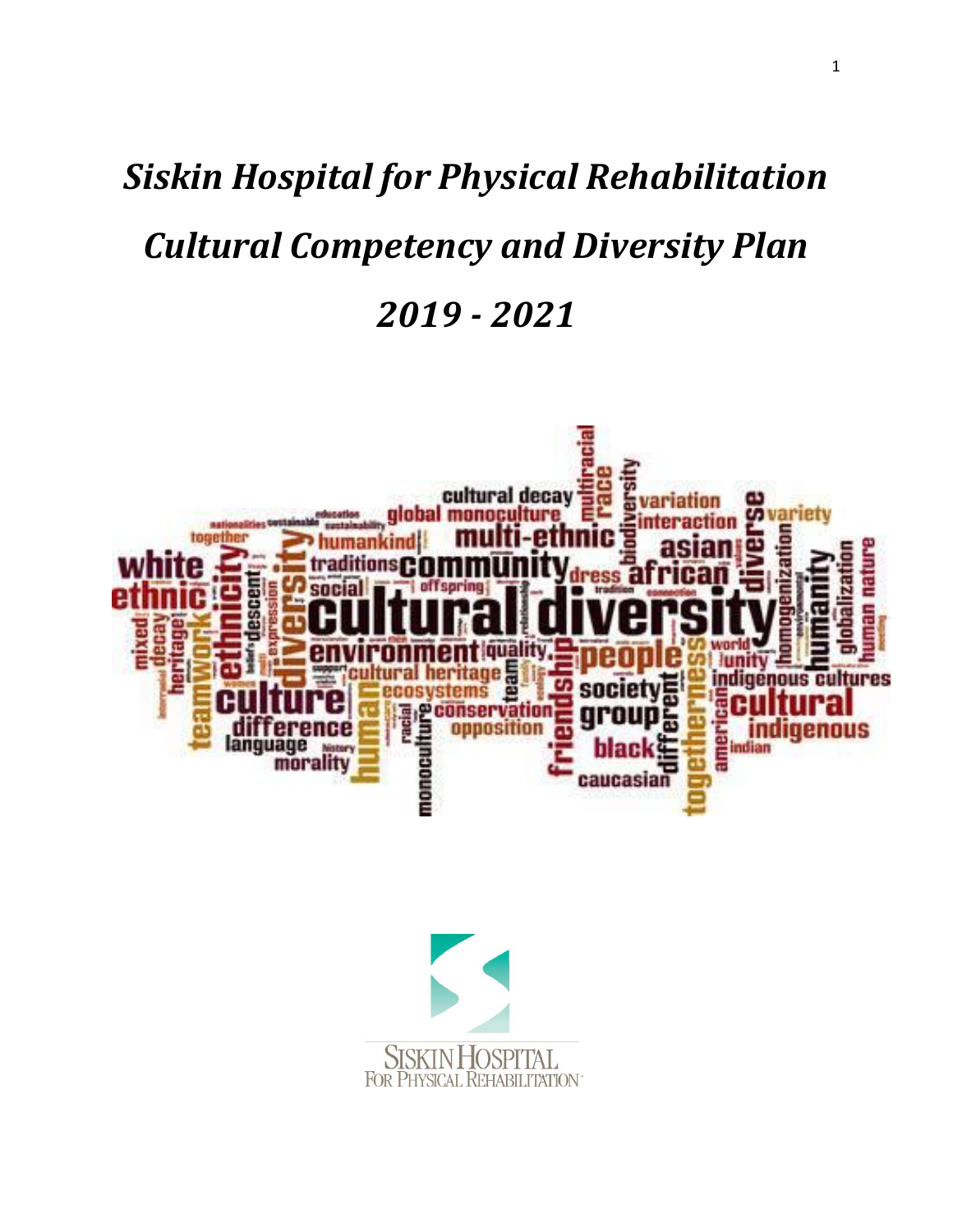# **Table of Contents**

| <b>Introduction</b>                                                                   | 3 |
|---------------------------------------------------------------------------------------|---|
| <b>Cultural Competency Overview</b>                                                   | 3 |
| Siskin's Mission and Philosophy<br>Siskin's Employee Demographic Summary              |   |
| <b>Cultural Competency and Diversity Plan Management</b>                              | 5 |
| <b>Three-Year Cultural Competency Action Plan</b>                                     | 6 |
| <b>Goals, Measures and Strategies</b>                                                 | 6 |
| <b>Summary</b>                                                                        | 8 |
| <b>Legal Considerations</b>                                                           | 9 |
| Title VI of the Civil Rights Act of 1964<br>Title VII of the Civil Rights Act of 1964 |   |

Americans with Disabilities Act (ADA)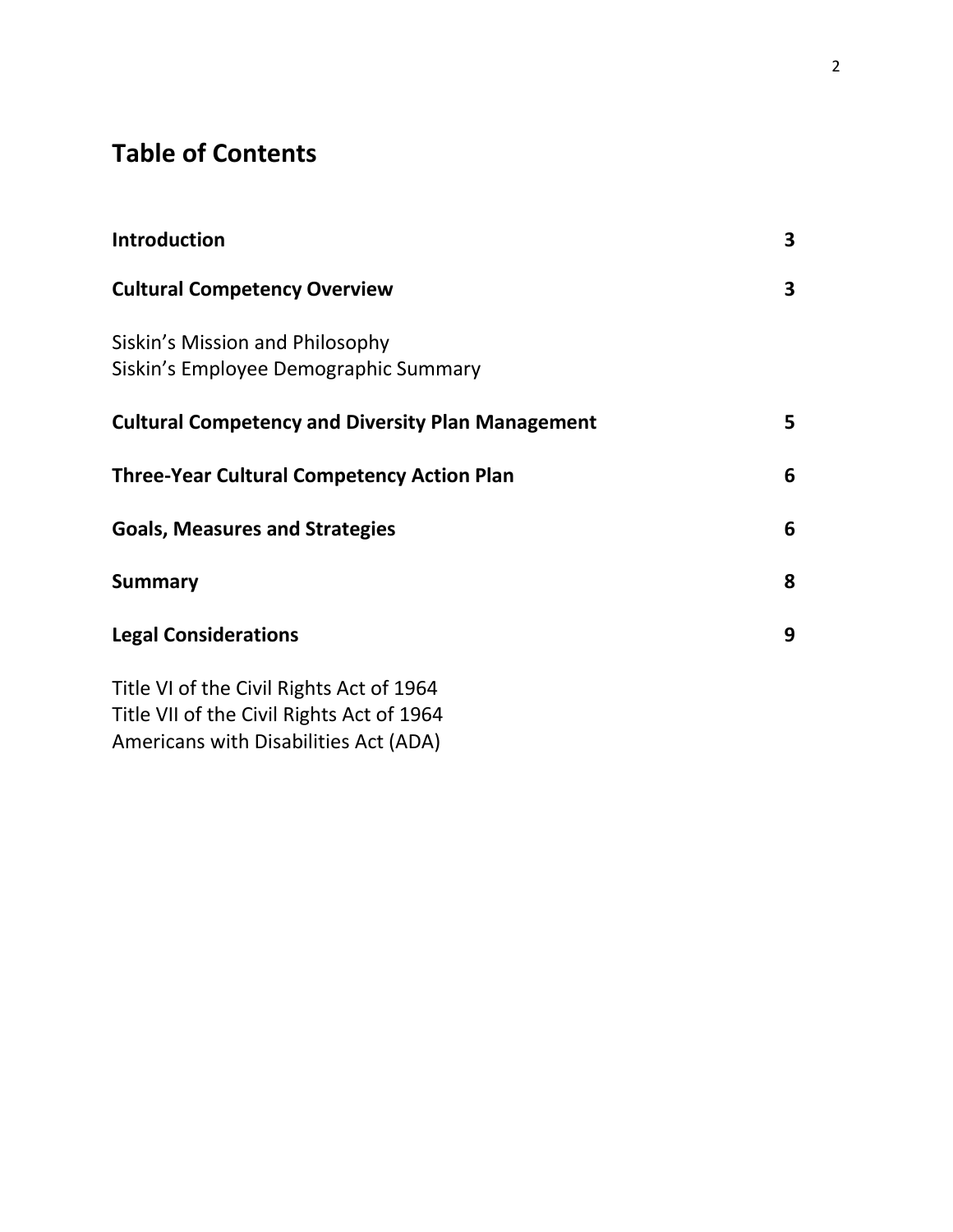#### **INTRODUCTION**

The Cultural Competency and Diversity Plan of Siskin Hospital is meant to be a living document designed to promote strategies to increase Siskin's organizational capacity, guide decisions and practices that impact equal opportunity, and promote the principles of diversity management.

Managing diversity is an increasingly vital process that encompasses systems, policies, and practices. The more diverse the workforce becomes, the more challenges and opportunities there may be to manage people and processes effectively. The Cultural Competency and Diversity Plan is intended to provide a roadmap for Siskin to remain an organization where all employees are valued and have an equal chance to succeed.

## **CULTURAL COMPETENCY OVERVIEW**

Culture is often described as the combination of a body of knowledge, a body of belief and a body of behavior. It involves a number of elements, including personal identification, language, thoughts, communications, actions, customs, beliefs, values, and institutions that are often specific to ethnic, racial, religious, geographic, or social groups. For the provider of health information or health care, these elements influence beliefs and belief systems surrounding health, healing, wellness, illness, disease, and delivery of health services. The concept of cultural competency has a positive effect on patient care delivery by enabling providers to deliver services that are respectful of and responsive to the health beliefs, practices and cultural and linguistic needs of diverse patients.

Why is cultural competency important in the healthcare environment? Cultural competency is critical to reducing health disparities and improving access to high-quality health care, health care that is respectful of and responsive to the needs of diverse patients. When developed and implemented as a framework, cultural competence enables systems, agencies, and groups of professionals to function effectively to understand the needs of groups accessing health information and health care—or participating in research in an inclusive partnership where the provider and the user of the information meet on common ground.

Cultural competence benefits consumers, stakeholders, and communities and supports positive health outcomes.

Because a number of elements can influence health communication—including behaviors, language, customs, beliefs, and perspectives—cultural competence is critical for achieving the best possible outcomes in the healthcare environment.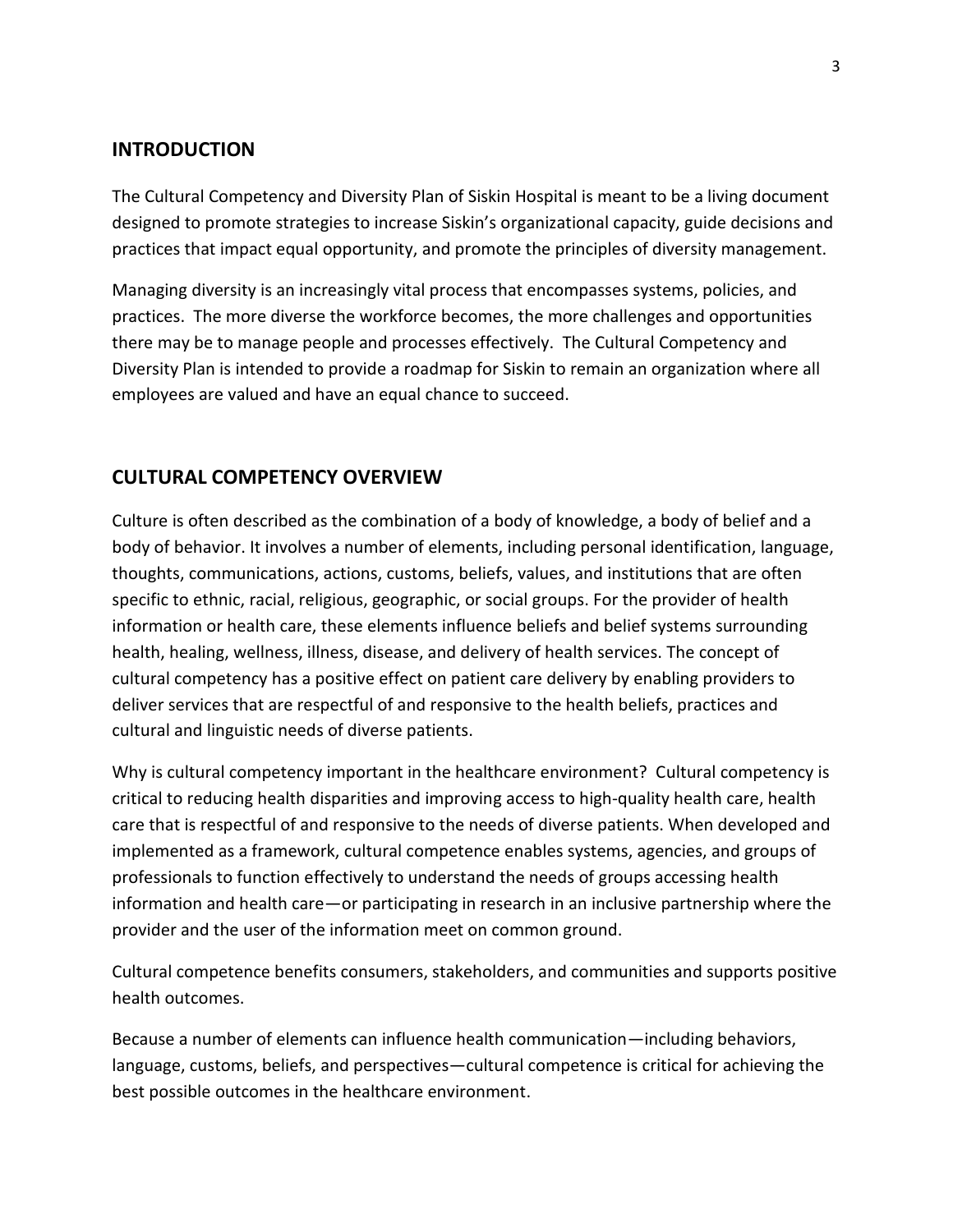## **Siskin's Mission**

Siskin Hospital for Physical Rehabilitation is committed to providing a wide range of high quality physical rehabilitation services where positive outcomes are achieved that benefit the individual served, as well as the community at large.

For 27 years, Siskin Hospital for Physical Rehabilitation has served thousands of patients each year through inpatient, outpatient, and subacute physical rehabilitation programs, offering a variety of therapies to meet the individual needs of each patient.

Since its opening in 1990, our philosophy of *Caring People, Changing Lives*. nurtures and advances a culture of caring, commitment and pride, with the goal of exceeding the expectations of those we serve and those who serve.

Siskin Hospital's rehabilitation programs offer a multi-disciplinary approach for the treatment of adults with acute and chronic conditions including amputation, brain injury, neuromuscular disorders, musculoskeletal and orthopedic conditions, spinal cord, stroke, and major multiple trauma. Patients are referred to Siskin Hospital for physical rehabilitation services, usually following an acute care hospital stay, to improve overall functional independence.

# **Siskin's Philosophy**

The Board of Directors, the hospital employees, and the medical staff of Siskin Hospital are dedicated to providing accessible physical rehabilitation services that specifically:

- $\triangleright$  Offer physical rehabilitation services to assist each person served toward physical, psycho-social, community and vocational independence.
- $\triangleright$  Furnish uncompensated services, within available resources, to meet the physical rehabilitation needs of the community.
- $\triangleright$  Acknowledge the dignity and worth of all individuals, including those who serve, as well as those who are served, without regard to race, color, religion, creed, gender, gender preference, or disability.
- $\triangleright$  Maintain service quality through the principles of effective management, courtesy, reliability, respect, and concern; while providing an environment that is responsive to patients, guests, and employee's needs and rights.
- $\triangleright$  Develop and safeguard the corporation's resources to ensure the ongoing viability of the corporation.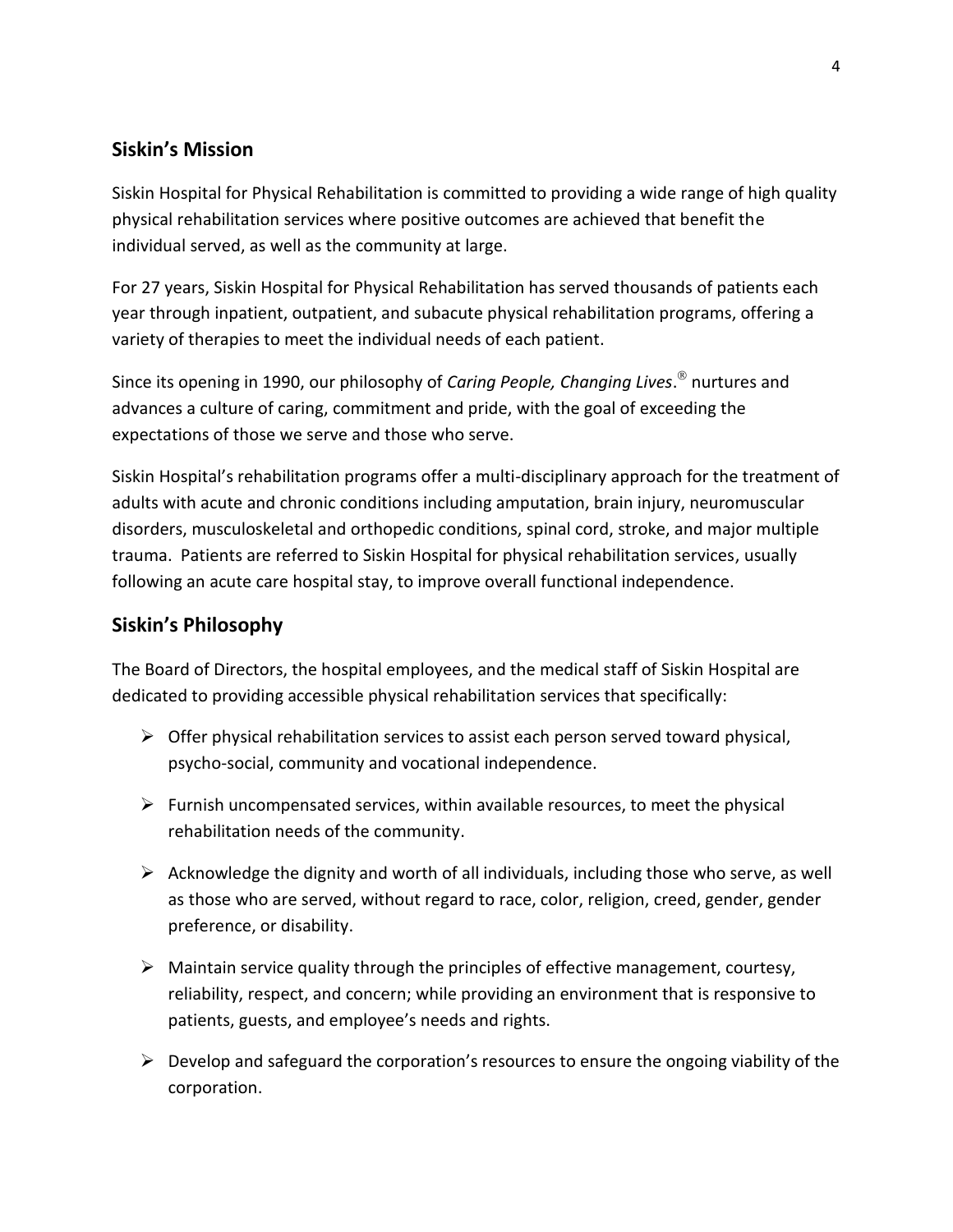$\triangleright$  Assist in the development of the physical rehabilitation field by ongoing participation in clinical and medical education, research activities, and legislative and public education.

#### **Siskin's Employee Demographic Summary**

Siskin Hospital for Physical Rehabilitation employs a diverse group of individuals who represent a number of races, ethnic backgrounds, religions, and socio-economic statuses. The organization is predominately female which is representative of the national norms for healthcare workers as reported by The Advisory Board. The demographics for race are comparable to data reported by the U.S. Census Bureau for the State of Tennessee and Chattanooga.

| White            | 393 |
|------------------|-----|
| African American | 78  |
| Asian            | 9   |
| Hispanic/Latino  | 7   |
| Other/2 or more  |     |
| races            | 2   |
| Male             | 70  |
| Female           | 323 |

#### **Siskin Demographic Data as of 11/2018 – 489 total employees**

## **Cultural Competency and Diversity Plan Management**

The goal of diversity management is to enable all employees to reach their full potential in pursuit of the organization's mission. This includes fostering an environment where diversity is commonplace and enhances execution of the organization's overall strategic plan. Diversity management means creating a workplace where differences in heritage, background, style, tradition and views are valued and respected.

In pursuit of this mission, Siskin Hospital is committed to the following objectives:

- Building a talented, dedicated, caring and diverse workforce;
- **Educating the workforce regarding diversity management principles;**
- **IMPROPIED 19 Improving communication throughout the organization;**
- Motivating employees to reach their highest potential and make their greatest contribution to the organization;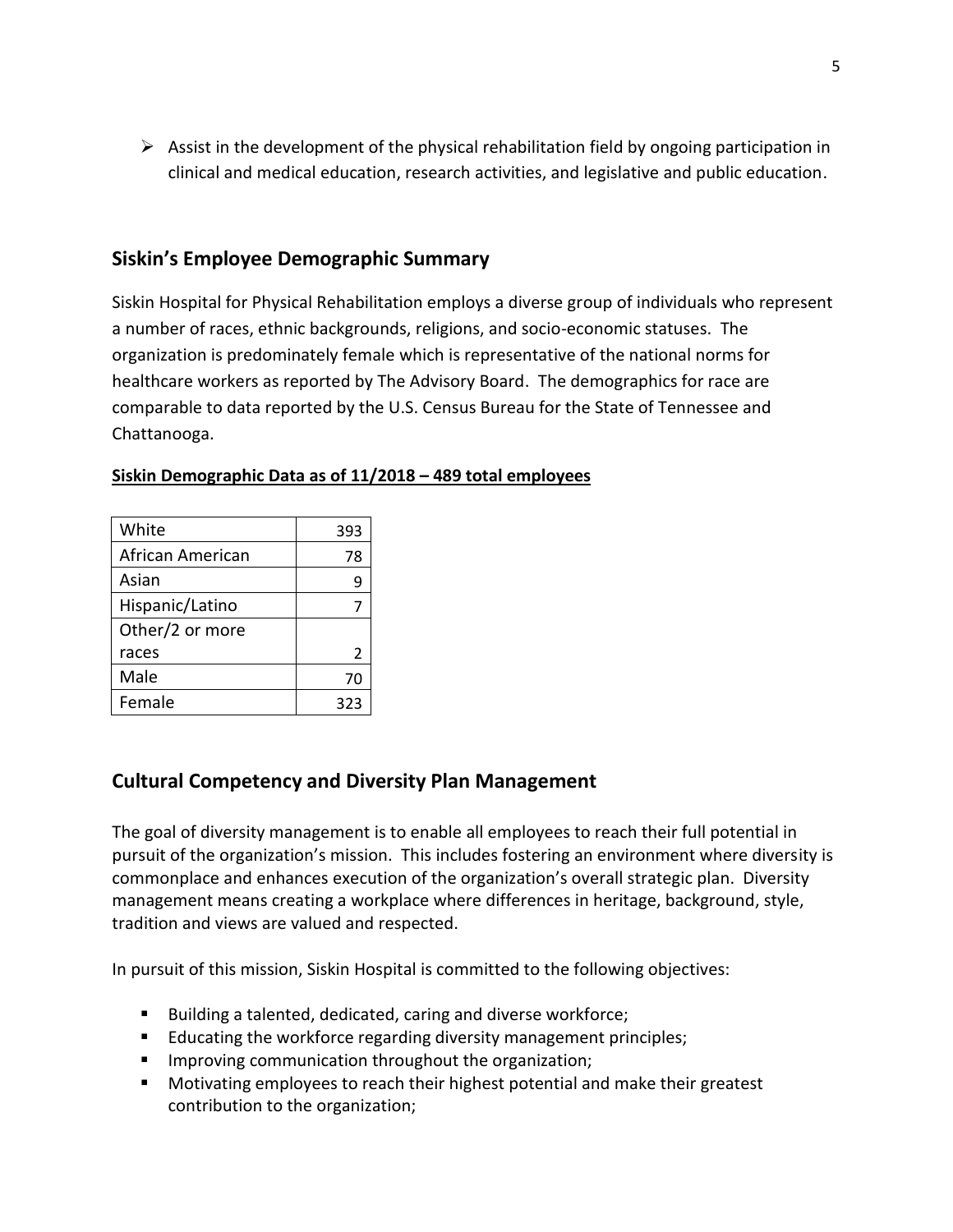- **Encouraging employees to offer their views and suggestions toward achieving** organizational goals without the fear of retaliation;
- Respecting and appreciating individual differences;
- **EXECT** Creating and maintaining an inclusive approach to all policies and practices;
- **Selecting the best qualified applicant for the job, regardless of race, national origin,** gender, age, disability, religion, sexual orientation, or any other non-merit factors.

The success of the plan will rely heavily on the involvement of Leadership. Leaders are responsible for leading change, fostering desired behaviors, and ensuring that:

- Organizational systems, policies, and practices support the vision and are responsive to change;
- **The workplace is inclusive; and**
- **Managing diversity principles are integrated into the operations of the organization.**

The role of all Employees:

- **Support the principles of diversity management;**
- **Respect others, including differences and similarities in views, styles, background, etc.;** and
- Fully participate in the organization's efforts to foster greater organizational effectiveness and efficiency through the application of the principles of diversity management.

# **Three Year Cultural Competency Action Plan**

This Cultural Competency and Diversity Plan is representative of the organization's approach to establish comprehensive diversity management goals and measures, and allows for periodic review of accomplishments to determine future focus areas. The plan is based on the best information currently available about Siskin's internal environment and will be reevaluated every 3 years, or as needed.

## **Goals, Measures and Strategies**

- **Goal 1 –** Recruit diverse employees at all levels.
	- o **Outcome measure –** Diversity of new hires at Siskin compares favorably to relevant national labor market data.
	- o **Strategies –** Use diverse panel members, when possible, to conduct group interviews. Strengthen and develop relationships with targeted groups (i.e.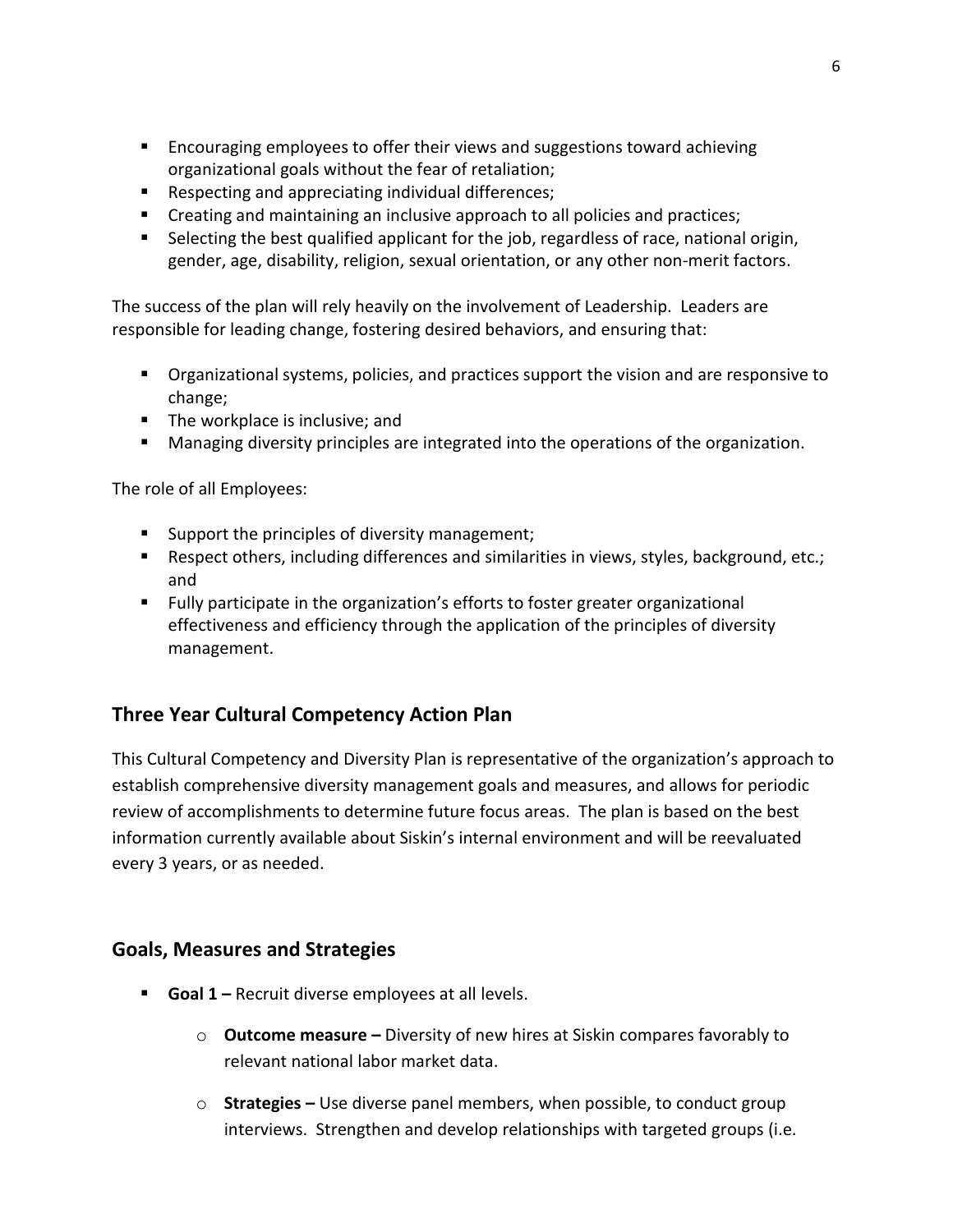minority populations) at historically minority colleges/universities and professional organizations and identify with other organizations with large diverse populations. Continue to encourage employees to apply for career development programs. Continue to review recruitment strategies for identifying and attending minority career fairs.

- **Goal 2** Develop and retain diverse employees by promoting an environment that values differences.
	- o **Outcome measure** Employee satisfaction survey results by demographic group compare favorably to national norms.
	- o **Strategies**  Communicate strategies to clarify links between diversity management and mission accomplishment. Support skills and training needs assessments and the development and implementation of individual development plans consistent with the strategic plan. Develop action plans to address any improvement areas identified in the employee satisfaction survey results. Enhance mechanisms where managers and employees can express ideas and concerns on diversity and work environment issues. Promote diversity on committees/groups.
- **Goal 3** Increase diversity of employees in senior and managerial positions.
	- o **Outcome measure** Consistent with applicable law, representation of minorities in senior level and managerial positions is enhanced.
	- o **Strategies**  Support participation of qualified employees in internal and external leadership and executive development programs. Provide staff with meaningful career planning, mentoring, and developmental opportunities for exposure to senior management. Identify and address perceived barriers to advancement opportunities. Ensure that employees are given challenging assignments to develop executive core qualifications. Attract a pool of more diverse applicants for senior positions. Select the most qualified candidate regardless of race, national origin, gender, age, disability, religion, sexual orientation, or another other non-merit factor.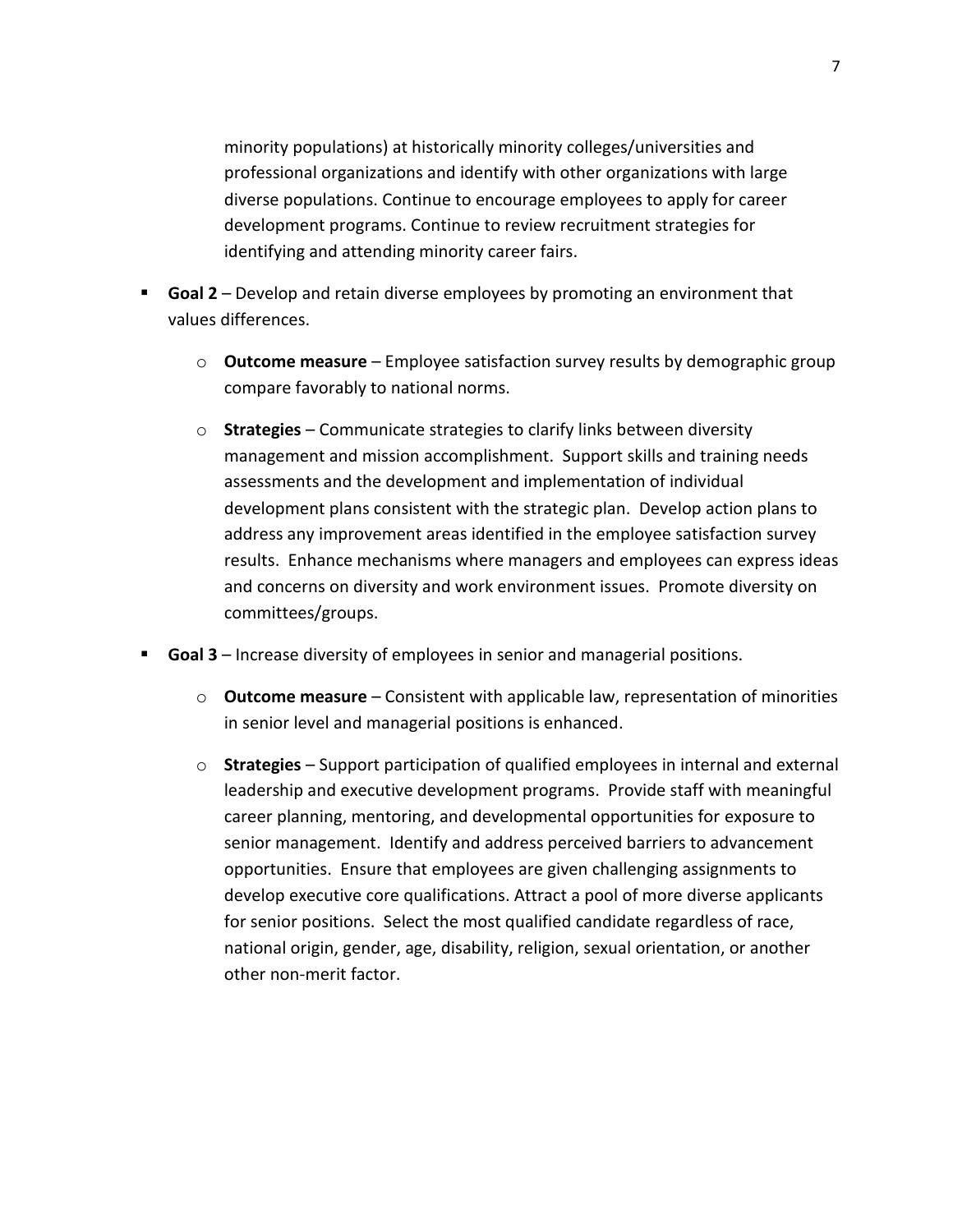#### **SUMMARY**

Siskin Hospital's diversity management strategy is based on a commitment from managers, supervisors and employees at the individual, group and organizational level. The goal is for all employees to support the Cultural Competency and Diversity Plan and its objectives. Siskin Hospital is committed to being the employer of a highly-qualified, diverse, dedicated, and effective workforce. Pursuing this commitment will require being open to new ways of thinking about employee motivation and staff development.

# *Caring People, Changing Lives*.